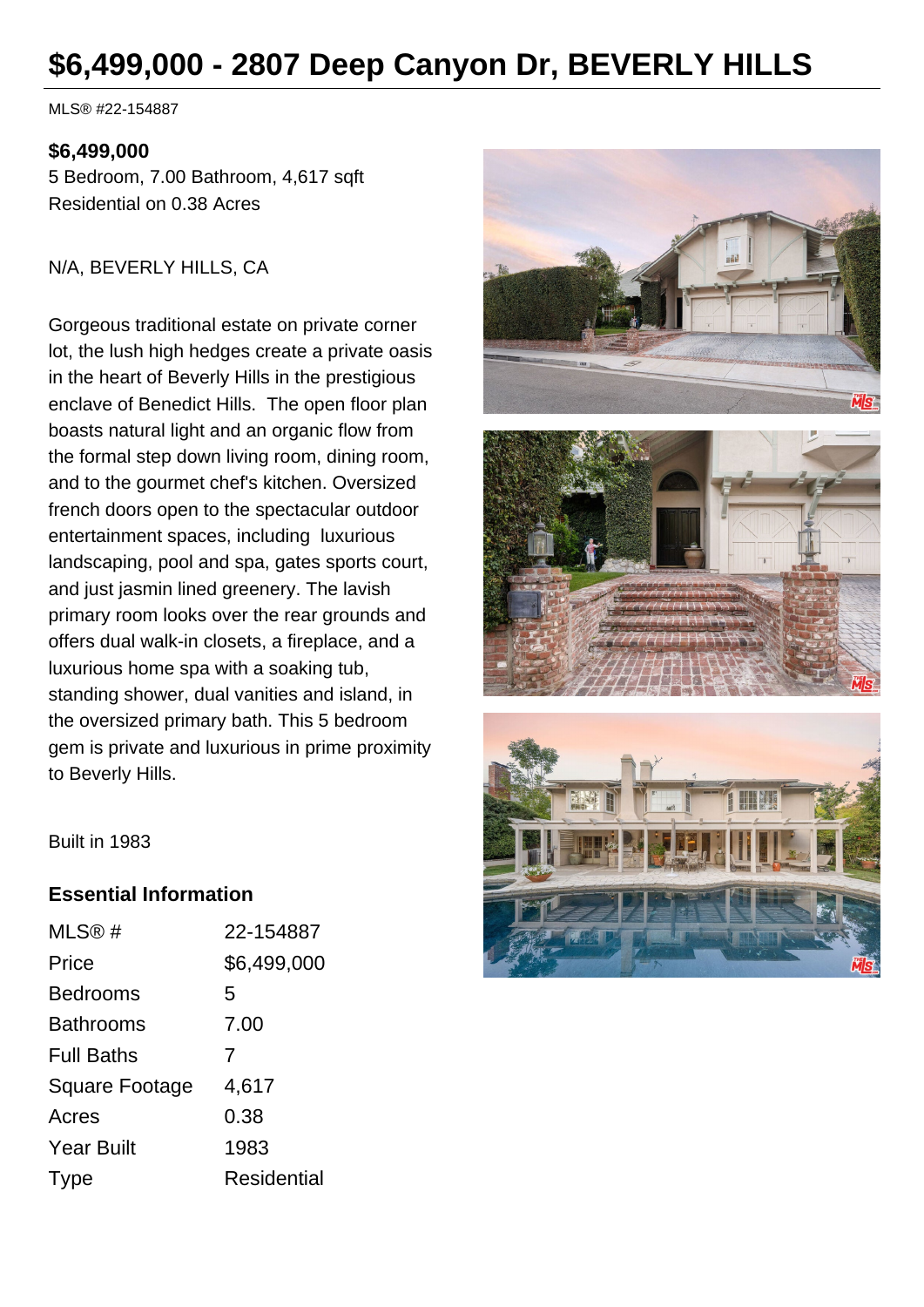| Sub-Type      | <b>Single Family</b> |  |
|---------------|----------------------|--|
| <b>Style</b>  | Other                |  |
| <b>Status</b> | Active               |  |

### **Community Information**

| Address         | 2807 Deep Canyon Dr              |
|-----------------|----------------------------------|
| Area            | <b>Beverly Hills Post Office</b> |
| Subdivision     | N/A                              |
| City            | <b>BEVERLY HILLS</b>             |
| County          | Los Angeles                      |
| <b>State</b>    | СA                               |
| <b>Zip Code</b> | 90210                            |

### **Amenities**

| <b>Parking Spaces</b> | 2                  |
|-----------------------|--------------------|
| Garages               | Garage - 3 Car     |
| View                  | None               |
| Has Pool              | Yes                |
| Pool                  | In Ground, Private |

#### **Interior**

| Interior          | Wood, Carpet, Tile                       |
|-------------------|------------------------------------------|
| Heating           | Central                                  |
| Cooling           | Air Conditioning                         |
| Fireplace         | Yes                                      |
| <b>Fireplaces</b> | Living Room, Master Bedroom, Family Room |
| # of Stories      |                                          |

## **Additional Information**

| Date Listed    | May 9th, 2022 |
|----------------|---------------|
| Days on Market | 58            |
| Zoning         | LARE20        |
| HOA Fees Freq. | Quarterly     |

### **Listing Details**

| <b>Listing Agent</b>  | Tomer Fridman (01750717) |
|-----------------------|--------------------------|
| <b>Listing Office</b> | Compass                  |

The information being provided by CARETS is for the visitor's personal, noncommercial use and may not be used for any purpose other than to identify prospective properties visitor may be interested in purchasing. The data contained herein is copyrighted by CARETS, CLAW, CRISNet MLS, i-Tech MLS and/or VCRDS and is protected by all applicable